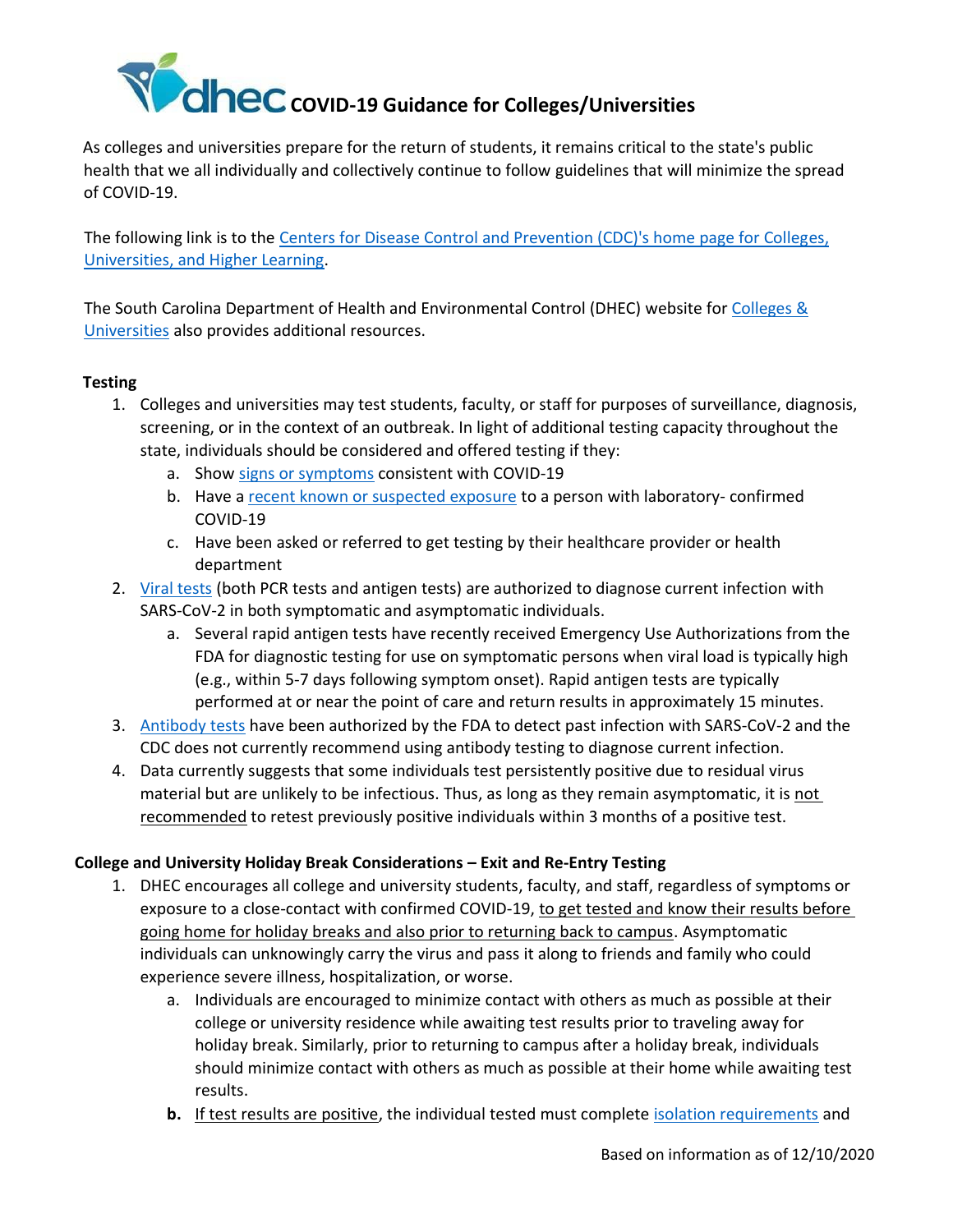any close contacts identified beginning 48 hours prior to symptom onset, or prior to collection of test specimen if asymptomatic, should be [recommended to quarantine.](https://scdhec.gov/sites/default/files/media/document/10473-DHU-09-18-2020-COVID-19.pdf)

# **Screening**

- 1. **One approach to help identify symptomatic individuals promptly for diagnostic testing is universal symptom screening, which involves reporting of self-assessments for [symptoms](https://www.cdc.gov/coronavirus/2019-ncov/symptoms-testing/symptoms.html) on a regular basis.** Consider performing health screenings by asking students if they have any symptoms of COVID-19 at the start of class. This could be done individually by asking each student as they enter their first classroom or on a group basis reminding students that they should excuse themselves if they feelsick.
	- a. Routine temperature screening of all persons entering campus buildings is not recommended at this time.
- 2. Please note: symptom screenings and health checks **do not** identify asymptomatic individuals (individuals who are infected but without symptoms), individuals who are infected but have not yet developed symptoms, or individuals with mild or non-specific symptoms who may not realize they are infected. Due to these limitations, screening and health checks are not a replacement for other protective measures, such as social distancing, hand hygiene, use of masks, and testing when symptomatic or close contact exposure with an infected individual.

## **Social Distancing Practices**

- 1. To the extent possible, maintain at least 6 feet of distance between each person.
	- a. If desks are used, increase the space between them**.** Rearrange them to maximize the space between students. Make desks face in the same direction (rather than facing each other).
- 2. If possible, reduce the number of students in a dorm room or apartment.
- 3. Educate students on limiting close contacts. Limiting interactions to as few people as possible such as roommates will reduce the potential for COVID-19 exposure and spread, but if students want to widen their social circle, the key is consistency. Students may consider forming a ["quarantine pod,"](https://nl.nytimes.com/f/newsletter/R-Wped0dgO4vo3DPv6Z2Kg~~/AAAAAQA~/RgRgwou5P0TnaHR0cHM6Ly93d3cubnl0aW1lcy5jb20vMjAyMC8wNi8wOS9wYXJlbnRpbmcvY29yb25hdmlydXMtcG9kLWZhbWlseS5odG1sP2NhbXBhaWduX2lkPTE1NCZlbWM9ZWRpdF9jYl8yMDIwMDYwOSZpbnN0YW5jZV9pZD0xOTI0NCZubD1jb3JvbmF2aXJ1cy1icmllZmluZyZyZWdpX2lkPTg2NjYyNDAzJnNlZ21lbnRfaWQ9MzA0OTImdGU9MSZ1c2VyX2lkPTIxNTA2ZTE0YTdiOWY1NmZjODJjMmZiMjAyMWVhZWViVwNueXRCCgBAuQbgXkA9eiBSGWplcnJ5LmdpYnNvbi5zY0BnbWFpbC5jb21YBAAAAAA~) in which two or three rooms (about 5-10 people total) agree on safety precautions and socialize only with one another. Expanded socializing can be done with careful social distancing precautions in place. Outside venues decrease the risk of COVID-19 transmission compared to inside.
- 4. Avoid assemblies or other congregate events. Limit large in-person classes or lectures to the extent possible. Strongly consider online offerings for these courses.
- 5. Students and staff are encouraged to wear masks or cloth face coverings, especially when in settings in which social distancing is not feasible. Cloth face coverings should be optional for staff with underlying respiratory illness, but if not worn, social distancing must be performed.
	- a. NB: Students and faculty may not be required to quarantine after a positive case in a classroom if proper social distancing and face mask recommendations were followed.
- 6. Continue to encourage telework when feasible with business operations. Consider alternate work.

# **Approach to an Ill individual/Positive Case**

- 1. Students and staff who have symptoms should stay isolated until symptoms resolve and/or test results are back. To prevent further spread, avoid sending [COVID-19 cases who reside in campus](https://www.cdc.gov/coronavirus/2019-ncov/community/guidance-ihe-response.html)  [housing](https://www.cdc.gov/coronavirus/2019-ncov/community/guidance-ihe-response.html) to their permanent homes off-campus.
	- a. People should be considered sick if they have [symptoms](https://scdhec.gov/covid19/symptoms-covid-19) of acute respiratory illness like shortness of breath, coughing and/or fever of 100.4 °F or greater. Other symptoms may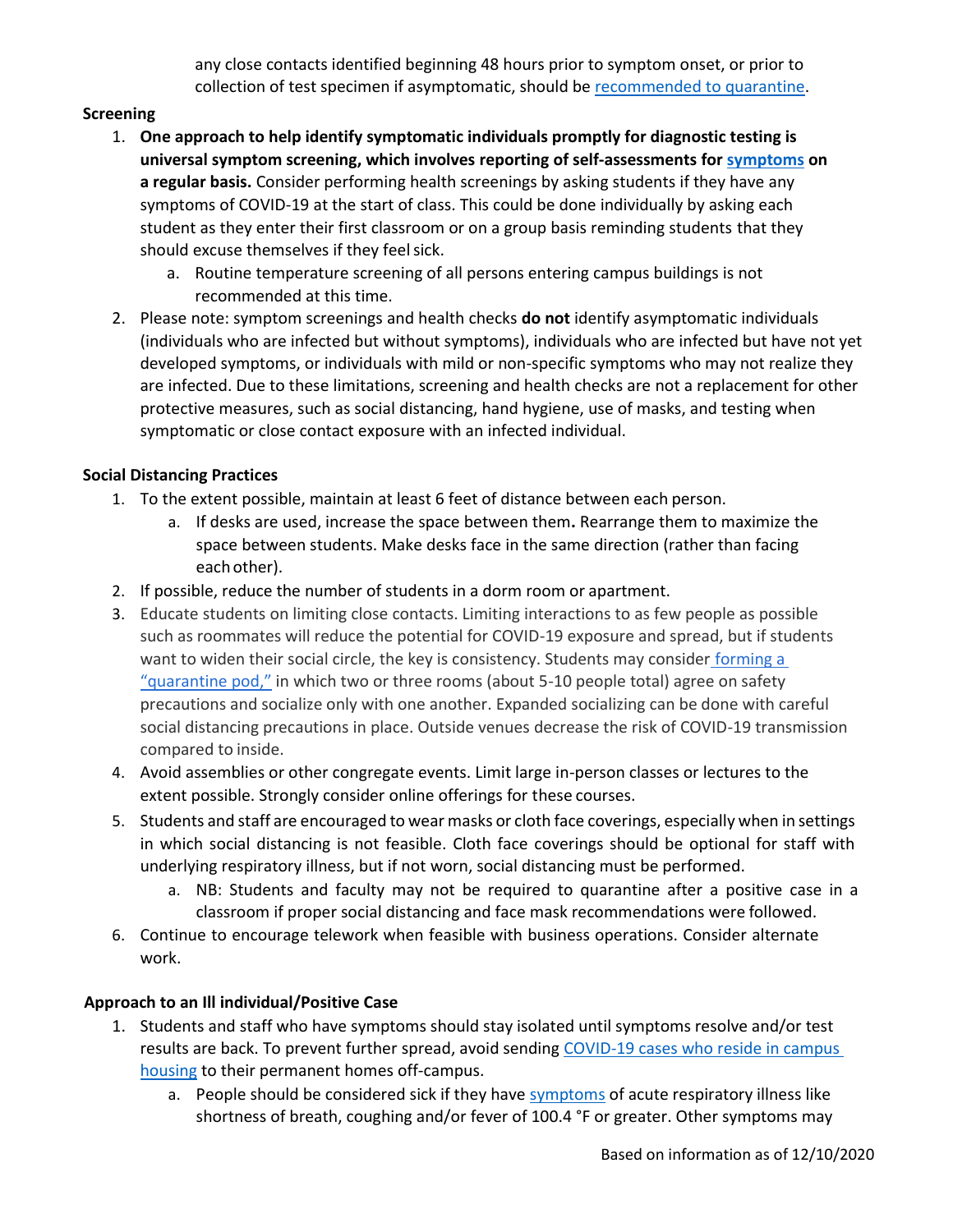include fatigue, muscle/body aches, headache, new loss of taste or smell, sore throat, congestion or runny nose, nausea or vomiting, and diarrhea.

- b. A negative COVID-19 test result is **not** required for students or staff to return to campus activities after their course of illness.
	- i. Instead, DHEC recommends that students and staff not return to normal activities until 10 days have passed since their symptoms began **AND** they are free of fever (100.4° F [38° C] or greater using an oral thermometer) for 24 hours without the use of fever- reducing medicines **AND** their other symptoms have improved.
	- ii. Some individuals who do not have a healthy immune system or are very sick may be recommended by their doctor to separate from others for longer than ten (10) days.
- 2. Close contacts of confirmed cases should quarantine for ten (10) days after their last exposure if they choose to not be tested and if no symptoms are reported during daily symptom monitoring. If the exposed individual has a negative viral test (Antigen or PCR) collected after completing day five (5) of quarantine and if no symptoms are reported during daily symptom monitoring, the individual can end quarantine on Day 7.
	- a. These conditions must also be met to end quarantine on Day 7 or Day 10:
		- i. No [symptoms](https://scdhec.gov/covid19/symptoms-covid-19) of COVID-19 occurred during quarantine

# **AND**

ii. Person must continue to monitor for symptoms until Day 14 after their last contact with infectious individual diagnosed with COVID-19

# **AND**

- iii. Continue to closely follo[w all recommendations to prevent spread of the virus](https://www.cdc.gov/coronavirus/2019-ncov/prevent-getting-sick/prevention.html) (correct and regular use of face coverings, social distancing, hand washing, etc.) through Day 14 of quarantine. Anyone who develops symptoms must immediately separate themselves from others, call their medical provider, and get tested for COVID-19.
- b. If an infected individual cannot isolate appropriately (separate bedroom and bathroom) and continues to share living space with a roommate(s), the roommate(s) should quarantine for 14 days after the ten (10) day isolation period ends for the infected individual or apply the 7-day or 10-day criteria to [shorten the quarantine period](https://scdhec.gov/sites/default/files/media/document/10481-DHU-12-02-2020-COVID-19.pdf) based on their date of last contact with the infectious individual.
- c. Testing is recommended for all close contacts of persons diagnosed with COVID-19. Individuals can choose to get tested immediately after known exposure and may be tested again after completion of day five (5) of quarantine. If an individual in quarantine develops symptoms at any time, it is highly recommended they get tested immediately.
- d. Expanded testing of close contacts may be indicated and might include testing of all people who were in proximity of an individual confirmed to have COVID-19 (e.g., those who shared communal spaces or bathrooms), or testing all individuals within a shared setting (e.g., testing all residents on a floor or an entire residence hall). Testing in these situations can be helpful because in high density settings it can be particularly challenging to accurately identify everyone who had close contact with an individual confirmed to have COVID-19.
- e. Encourage professors to have options in place for students who are in isolation or quarantineto be able to keep up with their courses, such as live-streamed or recorded lectures.
- 3. You may establish living quarters where you can separately cohort positive cases and sick cases whose test results are pending. Close contacts should remain in quarantine either in their dorm